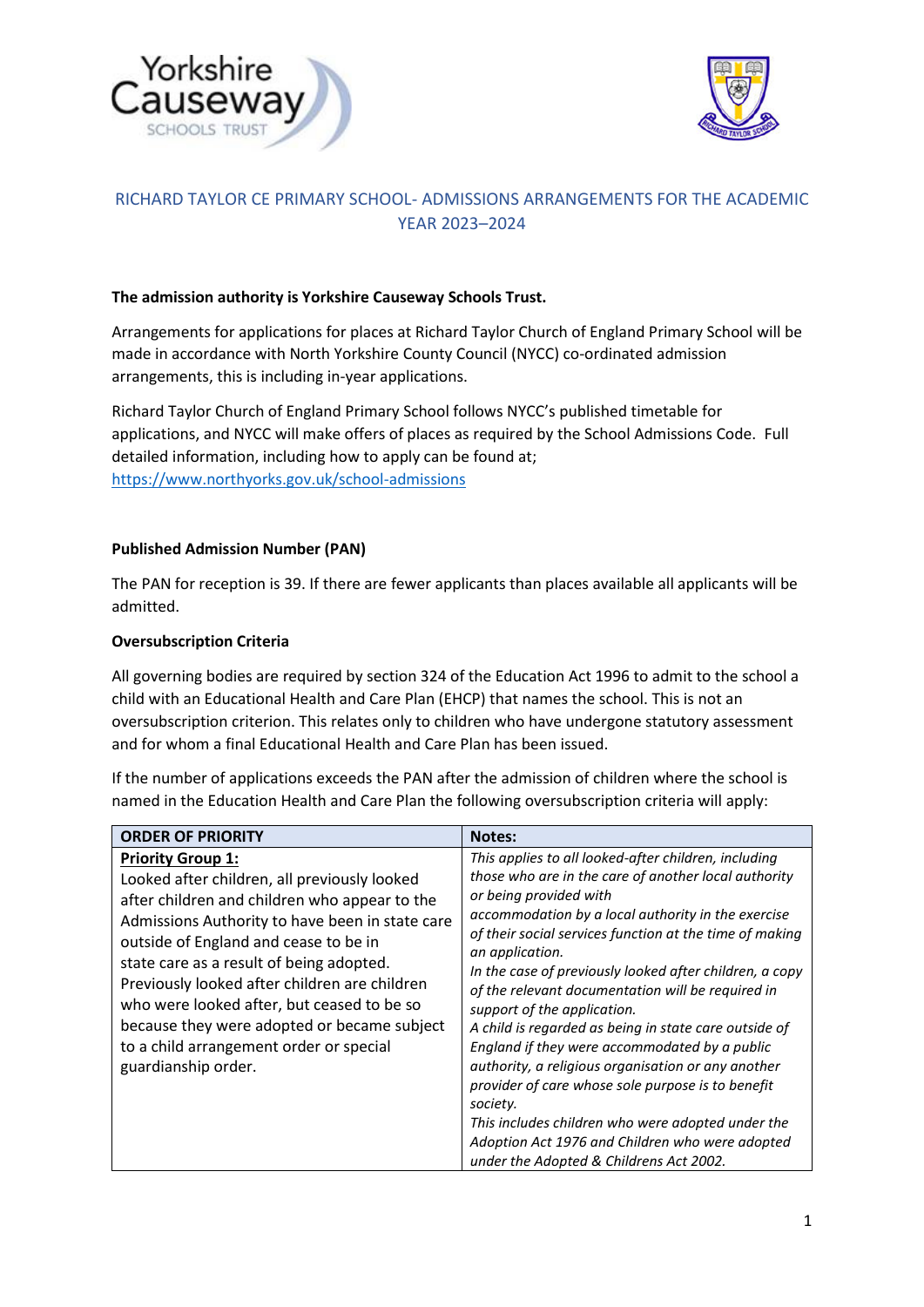|                                                                                                                                                                                                                                                                                                                                                                                                                                                                                          | Child Arrangement Orders replace residence orders<br>and any residence order in force prior to 22 April                                                                                                                                                                                                                                                                                                                                                                                                                                                                                                                                                                                                                                                                                                                                                                                                                                                                                                                                                                                                                                                                                                                                                                                                                                                                                                                                                                                                                  |
|------------------------------------------------------------------------------------------------------------------------------------------------------------------------------------------------------------------------------------------------------------------------------------------------------------------------------------------------------------------------------------------------------------------------------------------------------------------------------------------|--------------------------------------------------------------------------------------------------------------------------------------------------------------------------------------------------------------------------------------------------------------------------------------------------------------------------------------------------------------------------------------------------------------------------------------------------------------------------------------------------------------------------------------------------------------------------------------------------------------------------------------------------------------------------------------------------------------------------------------------------------------------------------------------------------------------------------------------------------------------------------------------------------------------------------------------------------------------------------------------------------------------------------------------------------------------------------------------------------------------------------------------------------------------------------------------------------------------------------------------------------------------------------------------------------------------------------------------------------------------------------------------------------------------------------------------------------------------------------------------------------------------------|
| <b>Priority Group 2</b>                                                                                                                                                                                                                                                                                                                                                                                                                                                                  | 2014 is deemed to be a Child Arrangement Order.<br>Siblings of children attending the school.                                                                                                                                                                                                                                                                                                                                                                                                                                                                                                                                                                                                                                                                                                                                                                                                                                                                                                                                                                                                                                                                                                                                                                                                                                                                                                                                                                                                                            |
| <b>Priority Group 3:</b><br>Children the school considers have special<br>social or medical reasons for admission.                                                                                                                                                                                                                                                                                                                                                                       | We will only consider applications on social or<br>medical grounds if they are supported by a<br>professional recommendation from a doctor, social<br>worker, or other appropriate professional. The<br>supporting evidence should set out the particular<br>social or medical reason(s) why the school in<br>question is the most suitable school and the<br>difficulties that would be caused if the child had to<br>attend another school. Panels of professionally<br>qualified people will consider all applications made<br>under priority group 2.                                                                                                                                                                                                                                                                                                                                                                                                                                                                                                                                                                                                                                                                                                                                                                                                                                                                                                                                                                |
| <b>Priority Group 4:</b><br>Foundation Places for children who attend a<br>Christian Church living within the Deaneries of<br>Harrogate and Ripon. Governors will allocate<br>Foundation Stage places in accordance with the<br>priorities as set out.<br>The ecclesiastical parishes of the Deaneries of<br>Harrogate & Ripon can be found by entering<br>your postcode at www.achurchnearyou.com<br>you can find your parish church and clarify<br>which Deanery your residence is in. | Church attendance is measured by the average<br>number of weeks in which the family has<br>attended a church service in the three-year period<br>immediately before the date of<br>application.<br>Priority will be given based upon church attendance<br>of the family (defined as one parent<br>/legal guardian who attends with the child) in the<br>following order:<br>Church attendance is measured by the approximate<br>number of weeks in which the person has<br>attended a Place of Worship in the three year period<br>immediately before the date of<br>application.<br>Church attendance<br>Weekly*<br>2-3 times/month<br>Monthly<br>If your pattern of attendance has changed<br>significantly during the last three years, then an<br>average over the three years should be used.<br>e.g. Year 1 Monthly 12 weeks<br>Year 2 Fortnightly 24 weeks<br>Year 3 Weekly 48 weeks<br>Total = 84 weeks averaged over 3 years = 28<br>i.e. 2-3 times per month<br>Application forms for Foundation places (Priority 4<br>must be endorsed by a leader of the<br>specified place of worship community before<br>submission.<br>Where parents have relocated in either residence or<br>church in the last 3 years the Governors<br>will take into account confirmation from previous<br>places of worship.<br>The impact of irregular shift patterns will be taken<br>into consideration if supporting evidence is<br>provided. Your declaration on the SIF must be<br>verified by the incumbent of your parish or |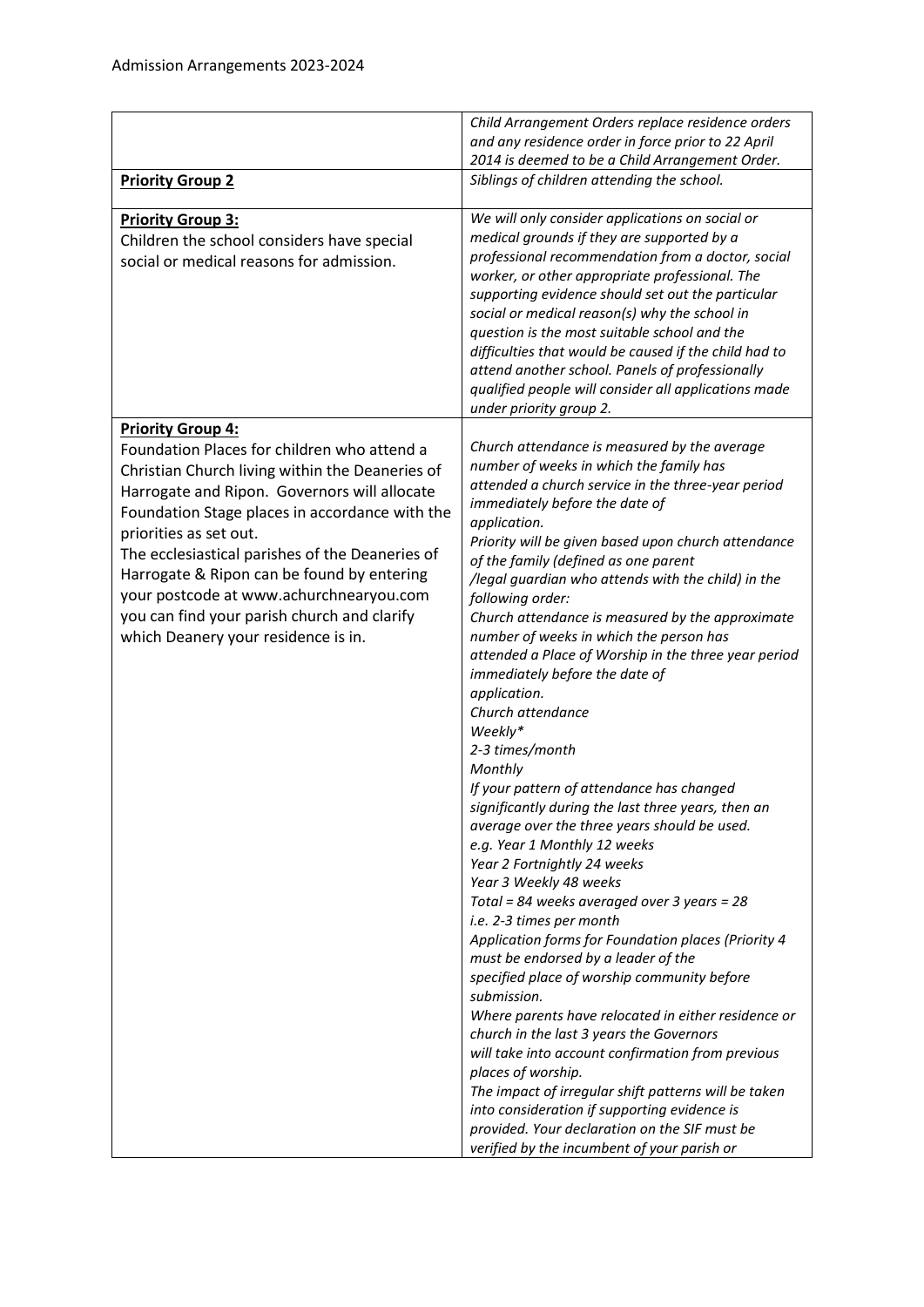|                                                                                                | previous parish. Should there be an interregnum the                       |
|------------------------------------------------------------------------------------------------|---------------------------------------------------------------------------|
|                                                                                                | SIF may be verified by a churchwarden                                     |
|                                                                                                | or other suitably qualified official on behalf of the                     |
|                                                                                                | parish.                                                                   |
|                                                                                                | If you have recently moved you may ask the priest,                        |
|                                                                                                | or authorised church official, from your                                  |
|                                                                                                | previous church to verify your church attendance.                         |
|                                                                                                | Please Note:- In the event that during the period                         |
|                                                                                                | specified for attendance at worship the church or, in                     |
|                                                                                                | relation to                                                               |
|                                                                                                | those of other faiths, relevant place of worship has                      |
|                                                                                                | been closed for public worship and has not provided                       |
|                                                                                                | alternative premises for that worship, the                                |
|                                                                                                | requirements of these admissions arrangements in                          |
|                                                                                                | relation to                                                               |
|                                                                                                | attendance will only apply to the period when the                         |
|                                                                                                | church or in relation to those of other faiths, relevant                  |
|                                                                                                | place of                                                                  |
|                                                                                                | worship or alternative premises have been available                       |
|                                                                                                | for public worship                                                        |
| <b>Priority Group 5:</b>                                                                       | Priority in this oversubscription criteria is given in                    |
| Children of staff at the school.                                                               | either or both of the following circumstances:                            |
|                                                                                                | Where a member of staff has been<br>a)                                    |
|                                                                                                | employed at the school for more than two                                  |
|                                                                                                | years at the time when the admission to the                               |
|                                                                                                | school is made, and/or<br>the member of staff has been recruited to<br>b) |
|                                                                                                | fill a post at the school for which there is a                            |
|                                                                                                | demonstrable skill shortage.                                              |
| <b>Priority Group 6:</b>                                                                       |                                                                           |
| Community Places: The remaining places after                                                   | Refer to tie break                                                        |
| Priorities 1 to 5 have been ranked                                                             |                                                                           |
| will be allocated to those applicants living                                                   |                                                                           |
| within the Anglican Deaneries of Harrogate and                                                 |                                                                           |
| Ripon closest to the school (determined by                                                     |                                                                           |
| geographic proximity to the school, by the                                                     |                                                                           |
| nearest route, according to the NYCC electronic                                                |                                                                           |
| measuring system) regardless of their eligibility                                              |                                                                           |
|                                                                                                |                                                                           |
|                                                                                                |                                                                           |
| waiting list will be kept until the end of the                                                 |                                                                           |
|                                                                                                |                                                                           |
| under any other priorities. Applicants not<br>successful will be placed on a waiting list. The |                                                                           |
| academic year for which application was made.                                                  |                                                                           |

*Children in higher priority groups will be offered places ahead of those in lower priority groups (priority group 1 being the highest and priority group 5 being the lowest). All applications within each priority group will be considered equally (i.e. all applications, regardless of order of preference).*

# **Tie break:**

If there are not enough places for all the children in one of these priority groups, we will give priority first to those with a sibling at the school in September 2023, who live the nearest to the school ( in all cases sibling refers to brother or sister, half brother or sister, adopted brother or sister, step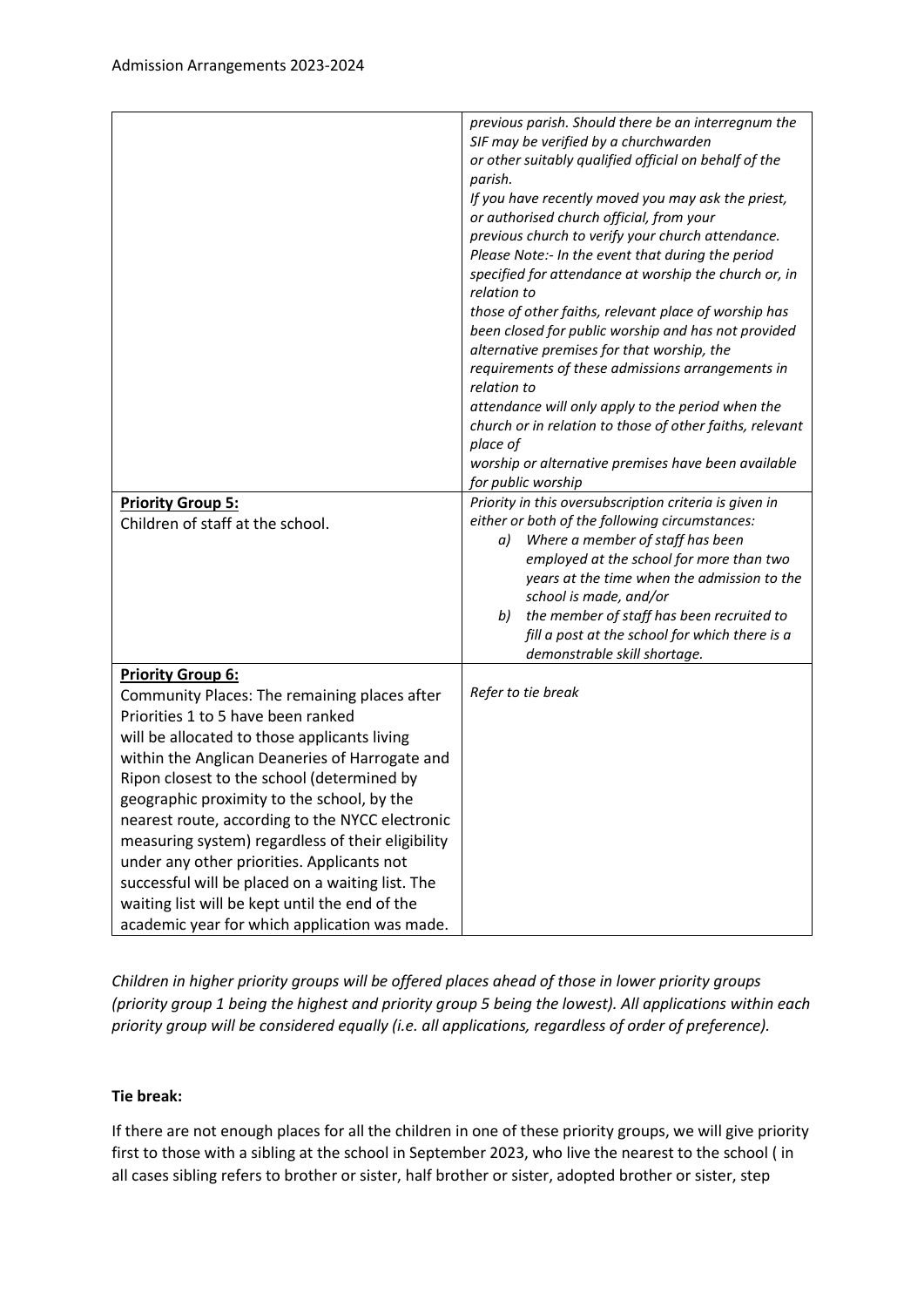brother or sister, or the child of the parent / carer's partner where the child for whom the school place is sought is living in the same family unit at the same address as that sibling ) and then to those living nearest the school.

All distance measurements are based on the nearest route which is recognised by the County Councils electronic mapping system from a child's home address to school. The measurement is made from a fixed point within the dwelling, as identified by Ordnance Survey, to the nearest school entrance using footpaths and roads. The routes measured to determine the allocation of school places will be those recognised by the electronic mapping system used by the school admissions team.

### **Admission of children outside their normal age group**

Families may seek a place for their child outside of his/her normal age group under various circumstances such as:

- ill health,
- if the child is gifted and talented or
- when the child has experienced problems
- delayed entry for summer born children

# **Late applications and waiting lists:**

Late applications and waiting lists will be managed in accordance with the NYCC co-ordinated admissions arrangements. You are encouraged to ensure that your application is received on time.

# **Appeals:**

If your child's application for a place at the school is unsuccessful, you will be informed why admission was refused and given information about the process for hearing appeals. If you wish to appeal, you must set out the grounds for your appeal in writing. You are required to fill out an appeals form, details of which can be found on the North Yorkshire County Council website.

You can find details of the form and the appeals timetable on the following webpage: <https://www.northyorks.gov.uk/appeal-school-place>

### **In-year admissions:**

Applications should be made via NYCC - [https://www.northyorks.gov.uk/changing-schools-and-year](https://www.northyorks.gov.uk/changing-schools-and-year-applications)[applications](https://www.northyorks.gov.uk/changing-schools-and-year-applications) 

### **Fair Access Protocol:**

Local Authorities are required to have Fair Access Protocols in order to make sure that unplaced children who live in the home local authority, especially the most vulnerable, are offered a place at a